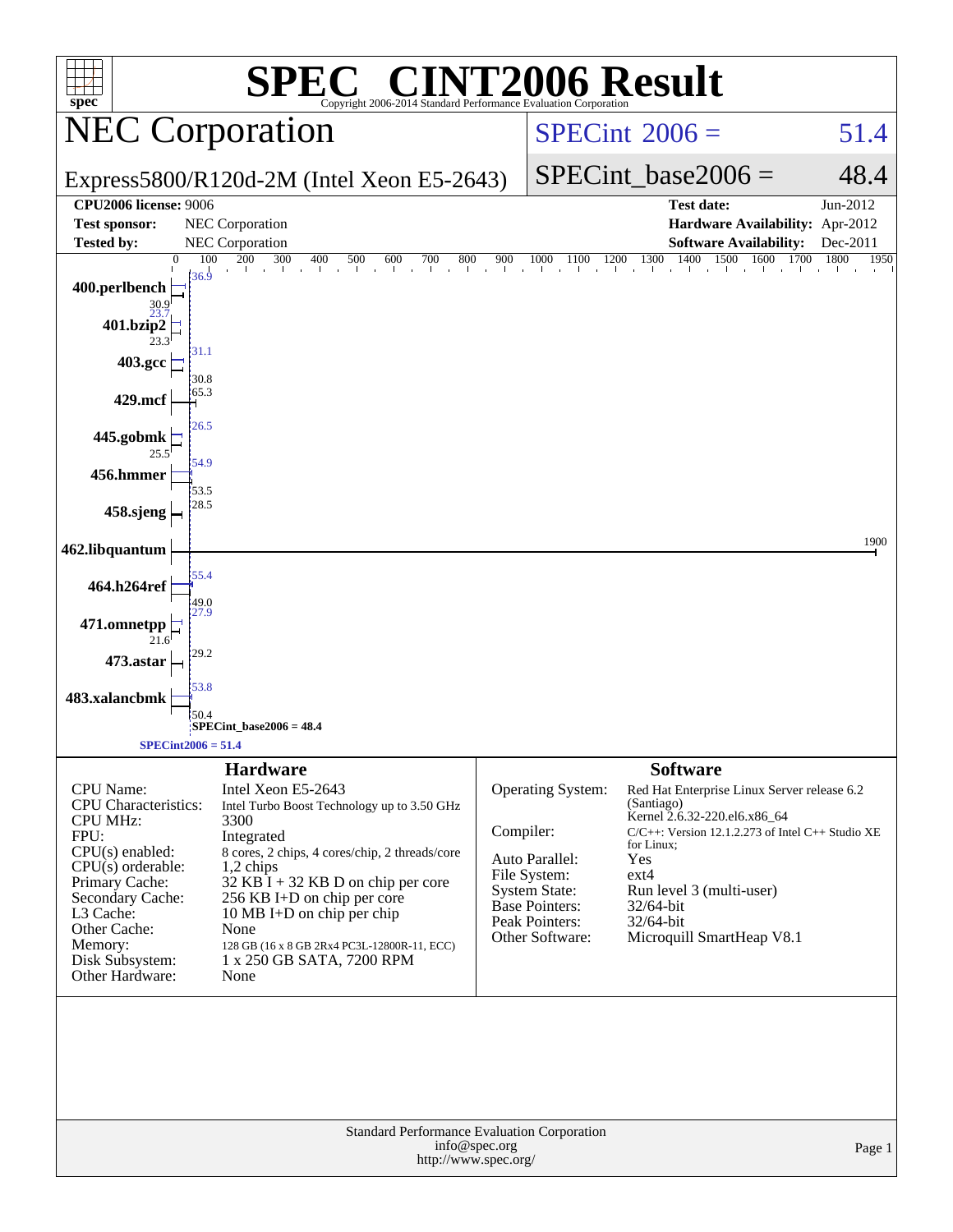

# **[SPEC CINT2006 Result](http://www.spec.org/auto/cpu2006/Docs/result-fields.html#SPECCINT2006Result)**

## NEC Corporation

## $SPECint2006 = 51.4$  $SPECint2006 = 51.4$

Express5800/R120d-2M (Intel Xeon E5-2643)

 $SPECTnt\_base2006 = 48.4$ 

#### **[CPU2006 license:](http://www.spec.org/auto/cpu2006/Docs/result-fields.html#CPU2006license)** 9006 **[Test date:](http://www.spec.org/auto/cpu2006/Docs/result-fields.html#Testdate)** Jun-2012

**[Test sponsor:](http://www.spec.org/auto/cpu2006/Docs/result-fields.html#Testsponsor)** NEC Corporation **NEC Corporation [Hardware Availability:](http://www.spec.org/auto/cpu2006/Docs/result-fields.html#HardwareAvailability)** Apr-2012 **[Tested by:](http://www.spec.org/auto/cpu2006/Docs/result-fields.html#Testedby)** NEC Corporation **[Software Availability:](http://www.spec.org/auto/cpu2006/Docs/result-fields.html#SoftwareAvailability)** Dec-2011

#### **[Results Table](http://www.spec.org/auto/cpu2006/Docs/result-fields.html#ResultsTable)**

|                                                                                                           | <b>Base</b>    |              |                |       |                |             | <b>Peak</b>    |              |                |              |                |              |
|-----------------------------------------------------------------------------------------------------------|----------------|--------------|----------------|-------|----------------|-------------|----------------|--------------|----------------|--------------|----------------|--------------|
| <b>Benchmark</b>                                                                                          | <b>Seconds</b> | <b>Ratio</b> | <b>Seconds</b> | Ratio | <b>Seconds</b> | Ratio       | <b>Seconds</b> | <b>Ratio</b> | <b>Seconds</b> | <b>Ratio</b> | <b>Seconds</b> | <b>Ratio</b> |
| 400.perlbench                                                                                             | 317            | 30.8         | 316            | 30.9  | 316            | <u>30.9</u> | 265            | 36.9         | 265            | <u>36.9</u>  | 265            | 36.9         |
| 401.bzip2                                                                                                 | 415            | 23.3         | 415            | 23.3  | 416            | 23.2        | 407            | 23.7         | 405            | 23.9         | 407            | 23.7         |
| $403.\mathrm{gcc}$                                                                                        | 262            | 30.8         | 261            | 30.9  | 262            | 30.7        | 259            | 31.1         | 259            | <u>31.1</u>  | 259            | 31.1         |
| $429$ mcf                                                                                                 | 139            | 65.4         | 140            | 65.2  | 140            | 65.3        | 139            | 65.4         | 140            | 65.2         | 140            | 65.3         |
| $445$ .gobmk                                                                                              | 412            | 25.5         | 412            | 25.4  | 412            | 25.5        | 395            | 26.5         | 395            | 26.5         | 395            | 26.5         |
| $456.$ hmmer                                                                                              | 174            | 53.5         | 174            | 53.5  | 175            | 53.4        | 170            | 54.9         | 170            | 54.9         | 170            | 54.9         |
| $458$ .sjeng                                                                                              | 424            | 28.5         | 424            | 28.5  | 424            | 28.5        | 424            | 28.5         | 424            | 28.5         | 424            | 28.5         |
| 462.libquantum                                                                                            | 10.9           | 1900         | 10.9           | 1900  | 10.9           | 1900        | 10.9           | 1900         | 10.9           | 1900         | 10.9           | 1900         |
| 464.h264ref                                                                                               | 450            | 49.1         | 452            | 49.0  | 452            | 49.0        | 407            | 54.4         | 399            | 55.5         | 399            | 55.4         |
| 471.omnetpp                                                                                               | 285            | 22.0         | 290            | 21.6  | 289            | 21.6        | 224            | 27.9         | 225            | 27.8         | 224            | 27.9         |
| $473$ . astar                                                                                             | 241            | 29.2         | 242            | 29.0  | 241            | 29.2        | 241            | 29.2         | 242            | 29.0         | 241            | 29.2         |
| 483.xalancbmk                                                                                             | 139            | 49.7         | 137            | 50.4  | 136            | 50.7        | 128            | 53.8         | 128            | 53.8         | 128            | 53.9         |
| $2.1 - 11.$<br>$\mathbf{D}$ $\mathbf{L}$<br>1.3.1.<br>$-11$<br>$\mathbf{D}$ $\cdot$ 1.1<br>$\mathbf{1}$ . |                |              |                |       |                |             |                |              |                |              |                |              |

Results appear in the [order in which they were run.](http://www.spec.org/auto/cpu2006/Docs/result-fields.html#RunOrder) Bold underlined text [indicates a median measurement.](http://www.spec.org/auto/cpu2006/Docs/result-fields.html#Median)

#### **[Operating System Notes](http://www.spec.org/auto/cpu2006/Docs/result-fields.html#OperatingSystemNotes)**

Stack size set to unlimited using "ulimit -s unlimited"

#### **[Platform Notes](http://www.spec.org/auto/cpu2006/Docs/result-fields.html#PlatformNotes)**

 BIOS Settings: Energy Performance: Performance Memory Voltage: 1.5 V

#### **[General Notes](http://www.spec.org/auto/cpu2006/Docs/result-fields.html#GeneralNotes)**

Environment variables set by runspec before the start of the run: KMP\_AFFINITY = "granularity=fine,scatter" LD\_LIBRARY\_PATH = "/home/cpu2006/libs/32:/home/cpu2006/libs/64"  $OMP_NUM_THREADS = "8"$ 

 Added glibc-static-2.12-1.47.el6.x86\_64.rpm to enable static linking

 Transparent Huge Pages enabled with: echo always > /sys/kernel/mm/redhat\_transparent\_hugepage/enabled

## **[Base Compiler Invocation](http://www.spec.org/auto/cpu2006/Docs/result-fields.html#BaseCompilerInvocation)**

[C benchmarks](http://www.spec.org/auto/cpu2006/Docs/result-fields.html#Cbenchmarks): [icc -m64](http://www.spec.org/cpu2006/results/res2012q3/cpu2006-20120617-22960.flags.html#user_CCbase_intel_icc_64bit_f346026e86af2a669e726fe758c88044)

Continued on next page

Standard Performance Evaluation Corporation [info@spec.org](mailto:info@spec.org) <http://www.spec.org/>

Page 2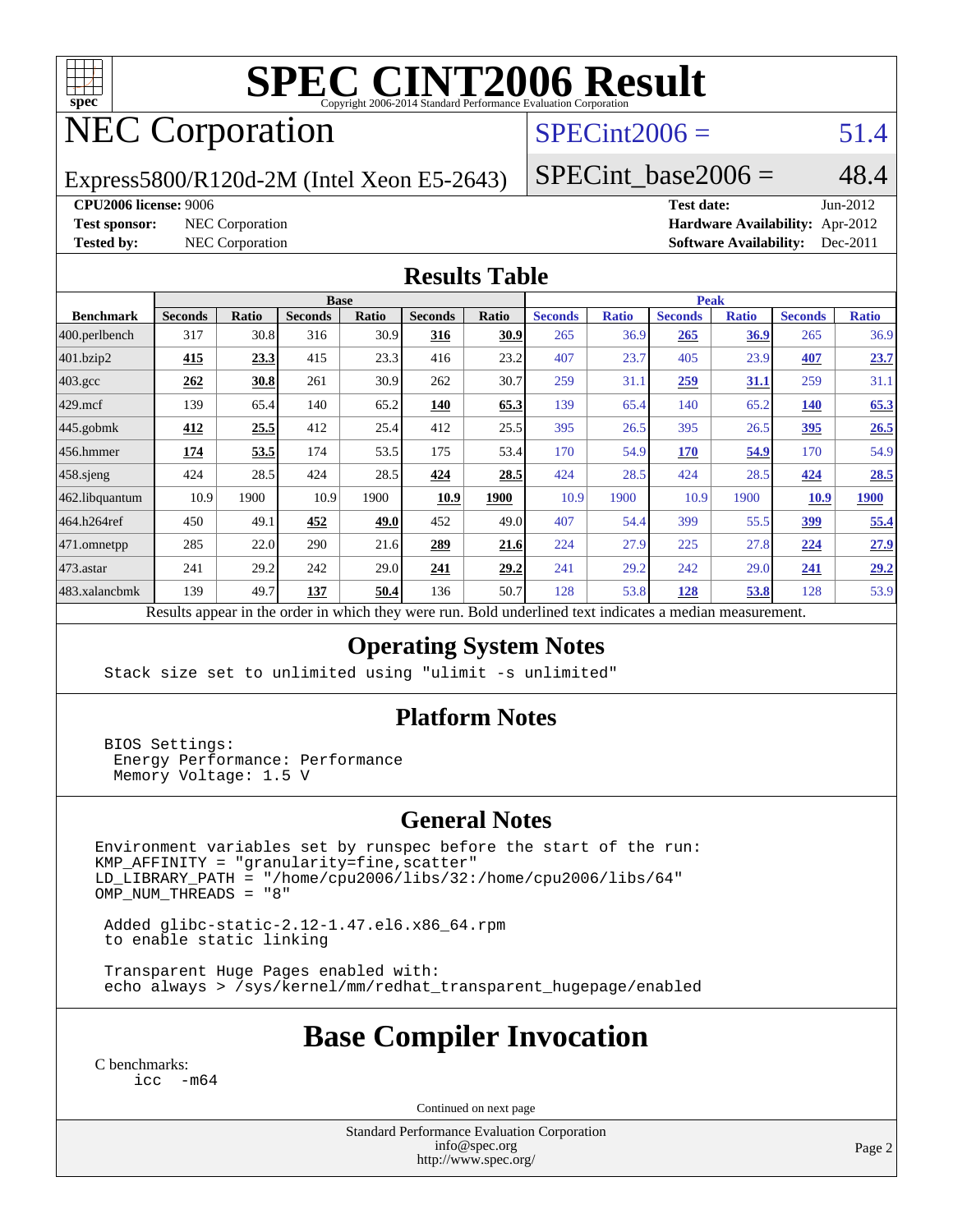| <b>SPEC CINT2006 Result</b><br>spec <sup>®</sup><br>Copyright 2006-2014 Standard Performance Evaluation Corporation                                                                                                                                                                                                                                                                                                                                                                                                                                                                                                                                                                                            |                                                                                                               |  |  |  |  |  |  |  |  |
|----------------------------------------------------------------------------------------------------------------------------------------------------------------------------------------------------------------------------------------------------------------------------------------------------------------------------------------------------------------------------------------------------------------------------------------------------------------------------------------------------------------------------------------------------------------------------------------------------------------------------------------------------------------------------------------------------------------|---------------------------------------------------------------------------------------------------------------|--|--|--|--|--|--|--|--|
| <b>NEC Corporation</b>                                                                                                                                                                                                                                                                                                                                                                                                                                                                                                                                                                                                                                                                                         | $SPECint2006 =$<br>51.4                                                                                       |  |  |  |  |  |  |  |  |
| Express5800/R120d-2M (Intel Xeon E5-2643)                                                                                                                                                                                                                                                                                                                                                                                                                                                                                                                                                                                                                                                                      | 48.4<br>$SPECint$ base2006 =                                                                                  |  |  |  |  |  |  |  |  |
| <b>CPU2006 license: 9006</b><br>NEC Corporation<br><b>Test sponsor:</b><br>NEC Corporation<br><b>Tested by:</b>                                                                                                                                                                                                                                                                                                                                                                                                                                                                                                                                                                                                | <b>Test date:</b><br>Jun-2012<br>Hardware Availability: Apr-2012<br><b>Software Availability:</b><br>Dec-2011 |  |  |  |  |  |  |  |  |
| <b>Base Compiler Invocation (Continued)</b>                                                                                                                                                                                                                                                                                                                                                                                                                                                                                                                                                                                                                                                                    |                                                                                                               |  |  |  |  |  |  |  |  |
| C++ benchmarks:<br>icpc -m64                                                                                                                                                                                                                                                                                                                                                                                                                                                                                                                                                                                                                                                                                   |                                                                                                               |  |  |  |  |  |  |  |  |
| <b>Base Portability Flags</b>                                                                                                                                                                                                                                                                                                                                                                                                                                                                                                                                                                                                                                                                                  |                                                                                                               |  |  |  |  |  |  |  |  |
| 400.perlbench: -DSPEC_CPU_LP64 -DSPEC_CPU_LINUX_X64<br>401.bzip2: -DSPEC_CPU_LP64<br>403.gcc: -DSPEC_CPU_LP64<br>429.mcf: -DSPEC_CPU_LP64<br>445.gobmk: -DSPEC_CPU_LP64<br>456.hmmer: - DSPEC_CPU_LP64<br>458.sjeng: -DSPEC_CPU_LP64<br>462.libquantum: -DSPEC_CPU_LP64 -DSPEC_CPU_LINUX<br>464.h264ref: -DSPEC_CPU_LP64<br>471.omnetpp: -DSPEC_CPU_LP64<br>473.astar: -DSPEC_CPU_LP64<br>483.xalancbmk: -DSPEC_CPU_LP64 -DSPEC_CPU_LINUX<br><b>Base Optimization Flags</b><br>C benchmarks:<br>-xSSE4.2 -ipo -03 -no-prec-div -parallel -opt-prefetch -auto-p32<br>$C_{++}$ benchmarks:<br>-xSSE4.2 -ipo -03 -no-prec-div -opt-prefetch -auto-p32<br>-Wl,-z, muldefs -L/opt/SmartHeap_8.1/lib64 -lsmartheap64 |                                                                                                               |  |  |  |  |  |  |  |  |
| <b>Base Other Flags</b>                                                                                                                                                                                                                                                                                                                                                                                                                                                                                                                                                                                                                                                                                        |                                                                                                               |  |  |  |  |  |  |  |  |
| C benchmarks:<br>403.gcc: -Dalloca=_alloca                                                                                                                                                                                                                                                                                                                                                                                                                                                                                                                                                                                                                                                                     |                                                                                                               |  |  |  |  |  |  |  |  |
| <b>Peak Compiler Invocation</b><br>C benchmarks (except as noted below):<br>$-m64$<br>icc<br>400.perlbench: icc -m32<br>445.gobmk: $\text{icc}$ -m32<br>Continued on next page                                                                                                                                                                                                                                                                                                                                                                                                                                                                                                                                 |                                                                                                               |  |  |  |  |  |  |  |  |
| <b>Standard Performance Evaluation Corporation</b><br>info@spec.org                                                                                                                                                                                                                                                                                                                                                                                                                                                                                                                                                                                                                                            | Page 3                                                                                                        |  |  |  |  |  |  |  |  |
| http://www.spec.org/                                                                                                                                                                                                                                                                                                                                                                                                                                                                                                                                                                                                                                                                                           |                                                                                                               |  |  |  |  |  |  |  |  |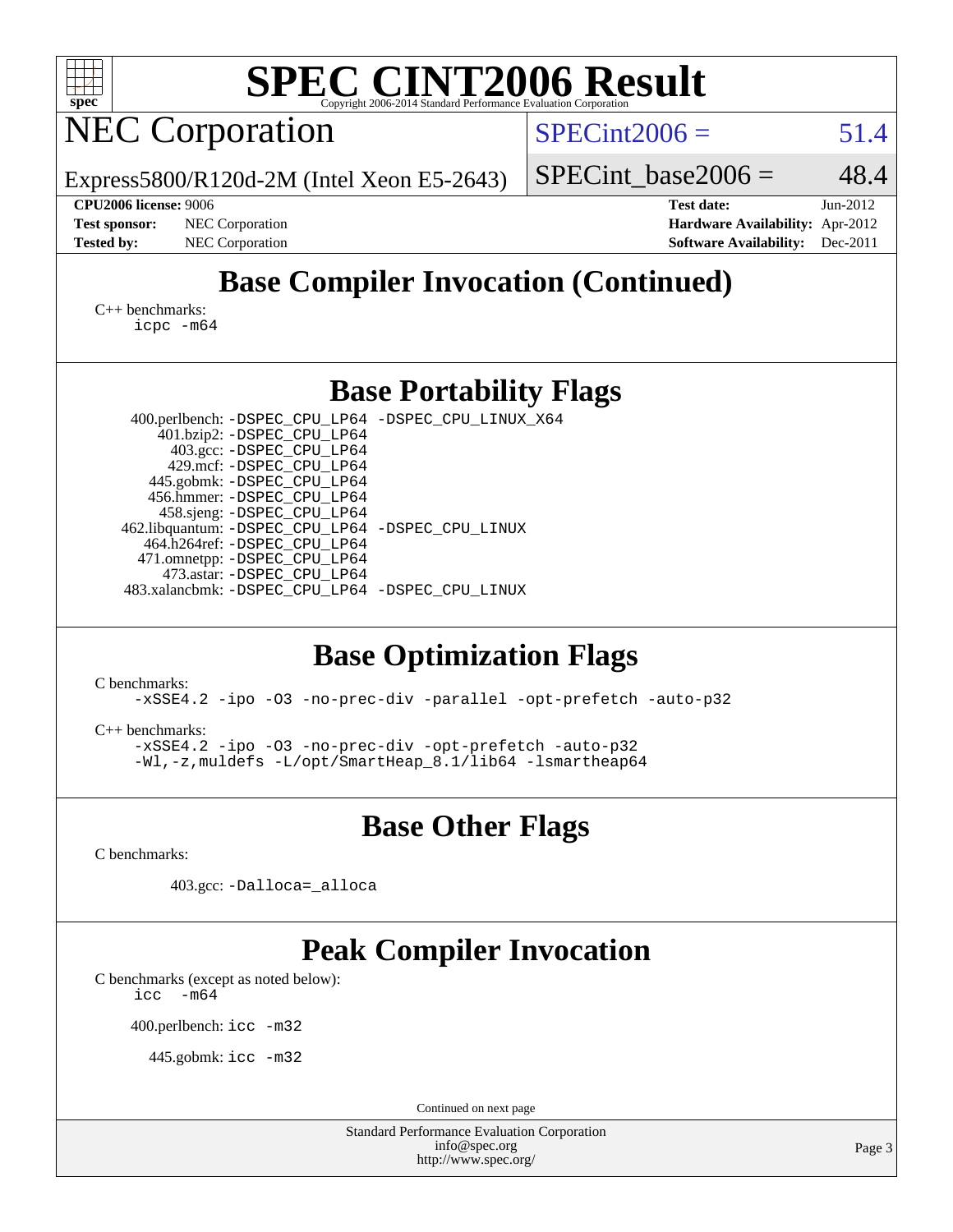

# **[SPEC CINT2006 Result](http://www.spec.org/auto/cpu2006/Docs/result-fields.html#SPECCINT2006Result)**

## NEC Corporation

 $SPECint2006 = 51.4$  $SPECint2006 = 51.4$ 

Express5800/R120d-2M (Intel Xeon E5-2643)

#### **[CPU2006 license:](http://www.spec.org/auto/cpu2006/Docs/result-fields.html#CPU2006license)** 9006 **[Test date:](http://www.spec.org/auto/cpu2006/Docs/result-fields.html#Testdate)** Jun-2012

SPECint base2006 =  $48.4$ 

**[Test sponsor:](http://www.spec.org/auto/cpu2006/Docs/result-fields.html#Testsponsor)** NEC Corporation **NEC Corporation [Hardware Availability:](http://www.spec.org/auto/cpu2006/Docs/result-fields.html#HardwareAvailability)** Apr-2012 **[Tested by:](http://www.spec.org/auto/cpu2006/Docs/result-fields.html#Testedby)** NEC Corporation **[Software Availability:](http://www.spec.org/auto/cpu2006/Docs/result-fields.html#SoftwareAvailability)** Dec-2011

## **[Peak Compiler Invocation \(Continued\)](http://www.spec.org/auto/cpu2006/Docs/result-fields.html#PeakCompilerInvocation)**

464.h264ref: [icc -m32](http://www.spec.org/cpu2006/results/res2012q3/cpu2006-20120617-22960.flags.html#user_peakCCLD464_h264ref_intel_icc_a6a621f8d50482236b970c6ac5f55f93)

[C++ benchmarks \(except as noted below\):](http://www.spec.org/auto/cpu2006/Docs/result-fields.html#CXXbenchmarksexceptasnotedbelow) [icpc -m32](http://www.spec.org/cpu2006/results/res2012q3/cpu2006-20120617-22960.flags.html#user_CXXpeak_intel_icpc_4e5a5ef1a53fd332b3c49e69c3330699)

473.astar: [icpc -m64](http://www.spec.org/cpu2006/results/res2012q3/cpu2006-20120617-22960.flags.html#user_peakCXXLD473_astar_intel_icpc_64bit_fc66a5337ce925472a5c54ad6a0de310)

## **[Peak Portability Flags](http://www.spec.org/auto/cpu2006/Docs/result-fields.html#PeakPortabilityFlags)**

 400.perlbench: [-DSPEC\\_CPU\\_LINUX\\_IA32](http://www.spec.org/cpu2006/results/res2012q3/cpu2006-20120617-22960.flags.html#b400.perlbench_peakCPORTABILITY_DSPEC_CPU_LINUX_IA32) 401.bzip2: [-DSPEC\\_CPU\\_LP64](http://www.spec.org/cpu2006/results/res2012q3/cpu2006-20120617-22960.flags.html#suite_peakPORTABILITY401_bzip2_DSPEC_CPU_LP64) 403.gcc: [-DSPEC\\_CPU\\_LP64](http://www.spec.org/cpu2006/results/res2012q3/cpu2006-20120617-22960.flags.html#suite_peakPORTABILITY403_gcc_DSPEC_CPU_LP64) 429.mcf: [-DSPEC\\_CPU\\_LP64](http://www.spec.org/cpu2006/results/res2012q3/cpu2006-20120617-22960.flags.html#suite_peakPORTABILITY429_mcf_DSPEC_CPU_LP64) 456.hmmer: [-DSPEC\\_CPU\\_LP64](http://www.spec.org/cpu2006/results/res2012q3/cpu2006-20120617-22960.flags.html#suite_peakPORTABILITY456_hmmer_DSPEC_CPU_LP64) 458.sjeng: [-DSPEC\\_CPU\\_LP64](http://www.spec.org/cpu2006/results/res2012q3/cpu2006-20120617-22960.flags.html#suite_peakPORTABILITY458_sjeng_DSPEC_CPU_LP64) 462.libquantum: [-DSPEC\\_CPU\\_LP64](http://www.spec.org/cpu2006/results/res2012q3/cpu2006-20120617-22960.flags.html#suite_peakPORTABILITY462_libquantum_DSPEC_CPU_LP64) [-DSPEC\\_CPU\\_LINUX](http://www.spec.org/cpu2006/results/res2012q3/cpu2006-20120617-22960.flags.html#b462.libquantum_peakCPORTABILITY_DSPEC_CPU_LINUX) 473.astar: [-DSPEC\\_CPU\\_LP64](http://www.spec.org/cpu2006/results/res2012q3/cpu2006-20120617-22960.flags.html#suite_peakPORTABILITY473_astar_DSPEC_CPU_LP64) 483.xalancbmk: [-DSPEC\\_CPU\\_LINUX](http://www.spec.org/cpu2006/results/res2012q3/cpu2006-20120617-22960.flags.html#b483.xalancbmk_peakCXXPORTABILITY_DSPEC_CPU_LINUX)

## **[Peak Optimization Flags](http://www.spec.org/auto/cpu2006/Docs/result-fields.html#PeakOptimizationFlags)**

[C benchmarks](http://www.spec.org/auto/cpu2006/Docs/result-fields.html#Cbenchmarks):

 400.perlbench: [-xSSE4.2](http://www.spec.org/cpu2006/results/res2012q3/cpu2006-20120617-22960.flags.html#user_peakPASS2_CFLAGSPASS2_LDCFLAGS400_perlbench_f-xSSE42_f91528193cf0b216347adb8b939d4107)(pass 2) [-prof-gen](http://www.spec.org/cpu2006/results/res2012q3/cpu2006-20120617-22960.flags.html#user_peakPASS1_CFLAGSPASS1_LDCFLAGS400_perlbench_prof_gen_e43856698f6ca7b7e442dfd80e94a8fc)(pass 1) [-ipo](http://www.spec.org/cpu2006/results/res2012q3/cpu2006-20120617-22960.flags.html#user_peakPASS2_CFLAGSPASS2_LDCFLAGS400_perlbench_f-ipo)(pass 2) [-O3](http://www.spec.org/cpu2006/results/res2012q3/cpu2006-20120617-22960.flags.html#user_peakPASS2_CFLAGSPASS2_LDCFLAGS400_perlbench_f-O3)(pass 2) [-no-prec-div](http://www.spec.org/cpu2006/results/res2012q3/cpu2006-20120617-22960.flags.html#user_peakPASS2_CFLAGSPASS2_LDCFLAGS400_perlbench_f-no-prec-div)(pass 2) [-prof-use](http://www.spec.org/cpu2006/results/res2012q3/cpu2006-20120617-22960.flags.html#user_peakPASS2_CFLAGSPASS2_LDCFLAGS400_perlbench_prof_use_bccf7792157ff70d64e32fe3e1250b55)(pass 2) [-opt-prefetch](http://www.spec.org/cpu2006/results/res2012q3/cpu2006-20120617-22960.flags.html#user_peakCOPTIMIZE400_perlbench_f-opt-prefetch) [-ansi-alias](http://www.spec.org/cpu2006/results/res2012q3/cpu2006-20120617-22960.flags.html#user_peakCOPTIMIZE400_perlbench_f-ansi-alias) 401.bzip2: [-xSSE4.2](http://www.spec.org/cpu2006/results/res2012q3/cpu2006-20120617-22960.flags.html#user_peakPASS2_CFLAGSPASS2_LDCFLAGS401_bzip2_f-xSSE42_f91528193cf0b216347adb8b939d4107)(pass 2) [-prof-gen](http://www.spec.org/cpu2006/results/res2012q3/cpu2006-20120617-22960.flags.html#user_peakPASS1_CFLAGSPASS1_LDCFLAGS401_bzip2_prof_gen_e43856698f6ca7b7e442dfd80e94a8fc)(pass 1) [-ipo](http://www.spec.org/cpu2006/results/res2012q3/cpu2006-20120617-22960.flags.html#user_peakPASS2_CFLAGSPASS2_LDCFLAGS401_bzip2_f-ipo)(pass 2) [-O3](http://www.spec.org/cpu2006/results/res2012q3/cpu2006-20120617-22960.flags.html#user_peakPASS2_CFLAGSPASS2_LDCFLAGS401_bzip2_f-O3)(pass 2) [-no-prec-div](http://www.spec.org/cpu2006/results/res2012q3/cpu2006-20120617-22960.flags.html#user_peakCOPTIMIZEPASS2_CFLAGSPASS2_LDCFLAGS401_bzip2_f-no-prec-div) [-prof-use](http://www.spec.org/cpu2006/results/res2012q3/cpu2006-20120617-22960.flags.html#user_peakPASS2_CFLAGSPASS2_LDCFLAGS401_bzip2_prof_use_bccf7792157ff70d64e32fe3e1250b55)(pass 2) [-auto-ilp32](http://www.spec.org/cpu2006/results/res2012q3/cpu2006-20120617-22960.flags.html#user_peakCOPTIMIZE401_bzip2_f-auto-ilp32) [-opt-prefetch](http://www.spec.org/cpu2006/results/res2012q3/cpu2006-20120617-22960.flags.html#user_peakCOPTIMIZE401_bzip2_f-opt-prefetch) [-ansi-alias](http://www.spec.org/cpu2006/results/res2012q3/cpu2006-20120617-22960.flags.html#user_peakCOPTIMIZE401_bzip2_f-ansi-alias) 403.gcc: [-xSSE4.2](http://www.spec.org/cpu2006/results/res2012q3/cpu2006-20120617-22960.flags.html#user_peakCOPTIMIZE403_gcc_f-xSSE42_f91528193cf0b216347adb8b939d4107) [-ipo](http://www.spec.org/cpu2006/results/res2012q3/cpu2006-20120617-22960.flags.html#user_peakCOPTIMIZE403_gcc_f-ipo) [-O3](http://www.spec.org/cpu2006/results/res2012q3/cpu2006-20120617-22960.flags.html#user_peakCOPTIMIZE403_gcc_f-O3) [-no-prec-div](http://www.spec.org/cpu2006/results/res2012q3/cpu2006-20120617-22960.flags.html#user_peakCOPTIMIZE403_gcc_f-no-prec-div) [-inline-calloc](http://www.spec.org/cpu2006/results/res2012q3/cpu2006-20120617-22960.flags.html#user_peakCOPTIMIZE403_gcc_f-inline-calloc) [-opt-malloc-options=3](http://www.spec.org/cpu2006/results/res2012q3/cpu2006-20120617-22960.flags.html#user_peakCOPTIMIZE403_gcc_f-opt-malloc-options_13ab9b803cf986b4ee62f0a5998c2238) [-auto-ilp32](http://www.spec.org/cpu2006/results/res2012q3/cpu2006-20120617-22960.flags.html#user_peakCOPTIMIZE403_gcc_f-auto-ilp32)  $429$ .mcf: basepeak = yes 445.gobmk: [-xSSE4.2](http://www.spec.org/cpu2006/results/res2012q3/cpu2006-20120617-22960.flags.html#user_peakPASS2_CFLAGSPASS2_LDCFLAGS445_gobmk_f-xSSE42_f91528193cf0b216347adb8b939d4107)(pass 2) [-prof-gen](http://www.spec.org/cpu2006/results/res2012q3/cpu2006-20120617-22960.flags.html#user_peakPASS1_CFLAGSPASS1_LDCFLAGS445_gobmk_prof_gen_e43856698f6ca7b7e442dfd80e94a8fc)(pass 1) [-prof-use](http://www.spec.org/cpu2006/results/res2012q3/cpu2006-20120617-22960.flags.html#user_peakPASS2_CFLAGSPASS2_LDCFLAGS445_gobmk_prof_use_bccf7792157ff70d64e32fe3e1250b55)(pass 2) [-ansi-alias](http://www.spec.org/cpu2006/results/res2012q3/cpu2006-20120617-22960.flags.html#user_peakCOPTIMIZE445_gobmk_f-ansi-alias) 456.hmmer: [-xSSE4.2](http://www.spec.org/cpu2006/results/res2012q3/cpu2006-20120617-22960.flags.html#user_peakCOPTIMIZE456_hmmer_f-xSSE42_f91528193cf0b216347adb8b939d4107) [-ipo](http://www.spec.org/cpu2006/results/res2012q3/cpu2006-20120617-22960.flags.html#user_peakCOPTIMIZE456_hmmer_f-ipo) [-O3](http://www.spec.org/cpu2006/results/res2012q3/cpu2006-20120617-22960.flags.html#user_peakCOPTIMIZE456_hmmer_f-O3) [-no-prec-div](http://www.spec.org/cpu2006/results/res2012q3/cpu2006-20120617-22960.flags.html#user_peakCOPTIMIZE456_hmmer_f-no-prec-div) [-unroll2](http://www.spec.org/cpu2006/results/res2012q3/cpu2006-20120617-22960.flags.html#user_peakCOPTIMIZE456_hmmer_f-unroll_784dae83bebfb236979b41d2422d7ec2) [-auto-ilp32](http://www.spec.org/cpu2006/results/res2012q3/cpu2006-20120617-22960.flags.html#user_peakCOPTIMIZE456_hmmer_f-auto-ilp32) [-ansi-alias](http://www.spec.org/cpu2006/results/res2012q3/cpu2006-20120617-22960.flags.html#user_peakCOPTIMIZE456_hmmer_f-ansi-alias) 458.sjeng: basepeak = yes  $462$ .libquantum: basepeak = yes Continued on next page

> Standard Performance Evaluation Corporation [info@spec.org](mailto:info@spec.org) <http://www.spec.org/>